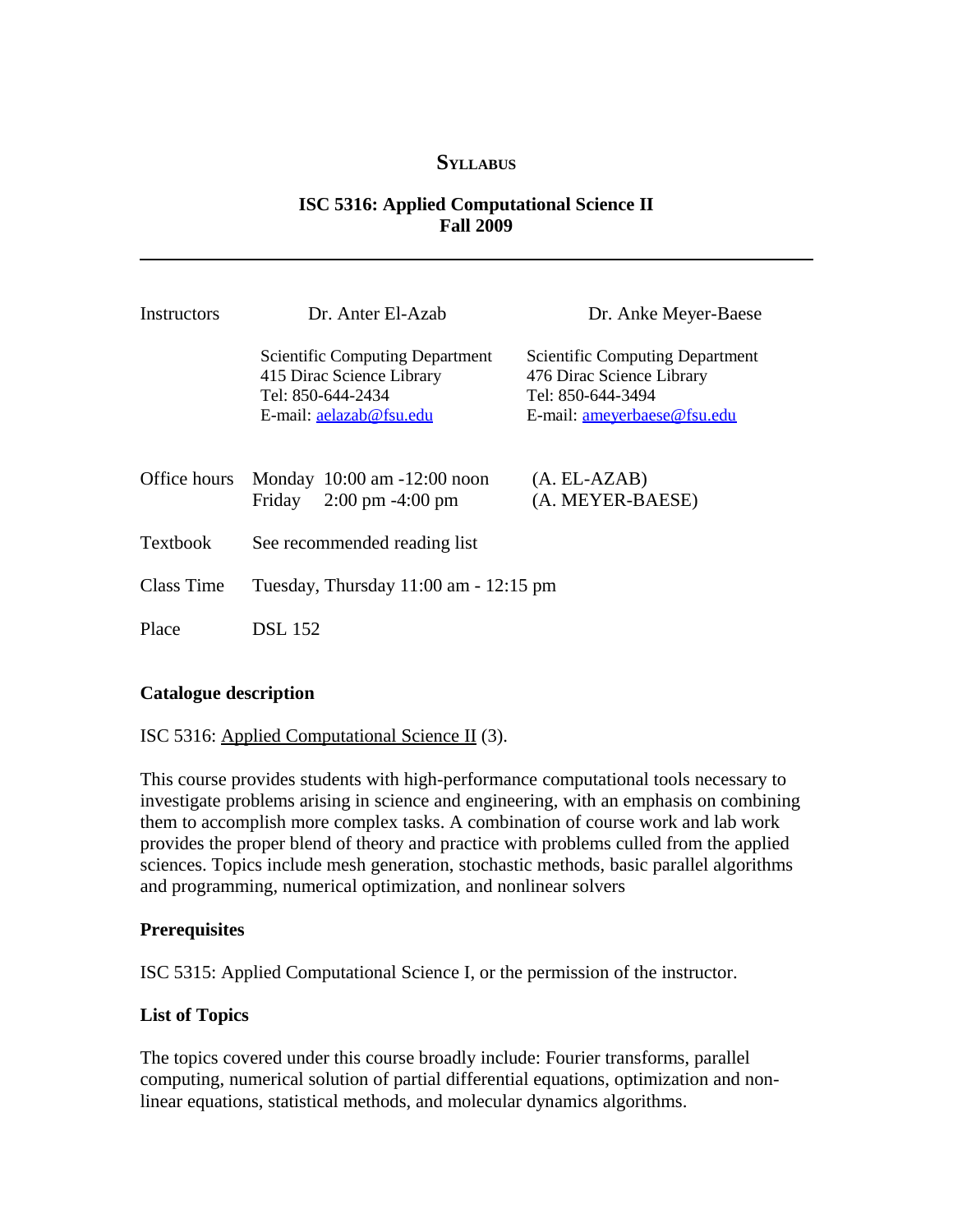## **Course Objectives**

At the end of the course, the students will be able to

- 1. build simple parallel computer programs,
- 2. implement Fast Fourier transform to solve problems computationally,
- 3. use optimization and programming algorithms to solve relevant problems,
- 4. carry out solutions of partial differential equations in 2D (2 spatial dimensions or 1 spatial dimension and time) computationally,
- 5. build statistical models to analysis and solve relevant problems, and
- 6. write simple molecular dynamics codes and analyze their results.

## **Grading & Exam Policy**

The student's grade for this course will be determined by his/her performance in homework and lab assignments.

| Homework, including other special assignments: | 50% |
|------------------------------------------------|-----|
| Laboratory work, including reports             | 50% |

There will be six lab assignments. Each assignment will culminate in a written report by the student, complete with summary, introduction, solution, results, tables, figures, and conclusions. Each lab report is due one week past the end of the particular lab sequence. Dates will be confirmed by instructor each time an assignment is given.

Because the laboratory and homework effort is substantial, no mid-term or final exams will be given. The instructors might give short quizzes during the semester.

### **Attendance Policy**

Students are required to attend all classes unless there is a reason to be absent; please see university rules regarding absence.

Students are responsible for bringing themselves up to date both on subject matter and all other related class activities, e.g., homework assignments, laboratory projects, etc. Students who have to miss a class or more are encouraged to talk to the instructors before and/or after their absence.

### **Reading List**

- 1. Instructor handouts
- 2. Literature specified by instructors for each section

All course materials will be posted on the course website.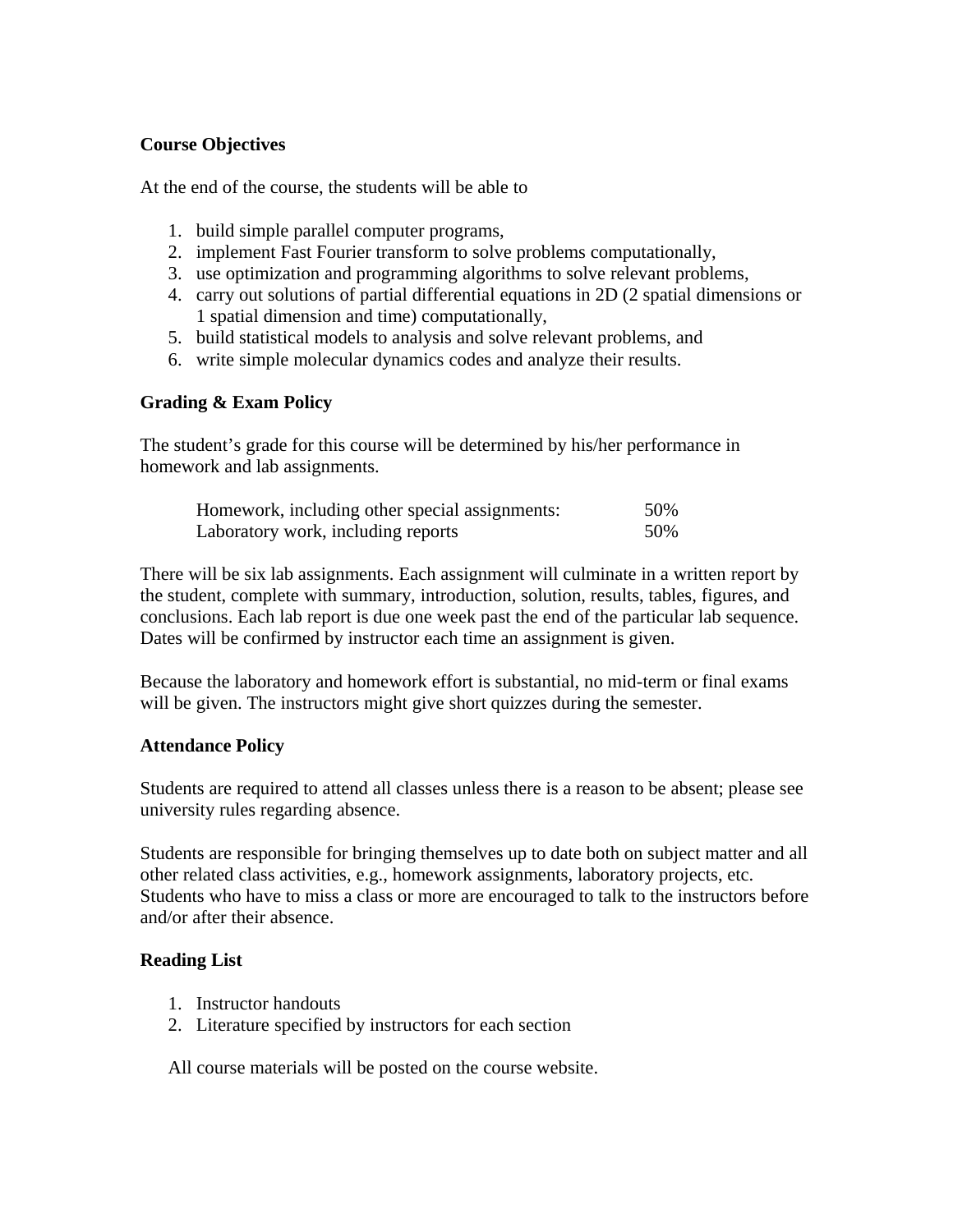### **Announcements**

The instructors will periodically make announcements about homework assignments and due dates, solution, course materials, etc.

# **ACADEMIC HONOR POLICY:**

The Florida State University Academic Honor Policy outlines the University's expectations for the integrity of students' academic work, the procedures for resolving alleged violations of those expectations, and the rights and responsibilities of students and faculty members throughout the process. Students are responsible for reading the Academic Honor Policy and for living up to their pledge to ". . . be honest and truthful and . . . [to] strive for personal and institutional integrity at Florida State University." (Florida State University Academic Honor Policy, found at [http://dof.fsu.edu/honorpolicy.htm.](http://dof.fsu.edu/honorpolicy.htm))

# **ADA**

Students with disabilities needing academic accommodation should:

(1) register with and provide documentation to the Student Disability Resource Center; and

(2) bring a letter to the instructor indicating the need for accommodation and what type. This should be done during the first week of class.

This syllabus and other class materials are available in alternative format upon request.

For more information about services available to FSU students with disabilities, contact the:

Student Disability Resource Center 874 Traditions Way 108 Student Services Building Florida State University Tallahassee, FL 32306-4167 (850) 644-9566 (voice) (850) 644-8504 (TDD) sdrc@admin.fsu.edu <http://www.disabilitycenter.fsu.edu/>